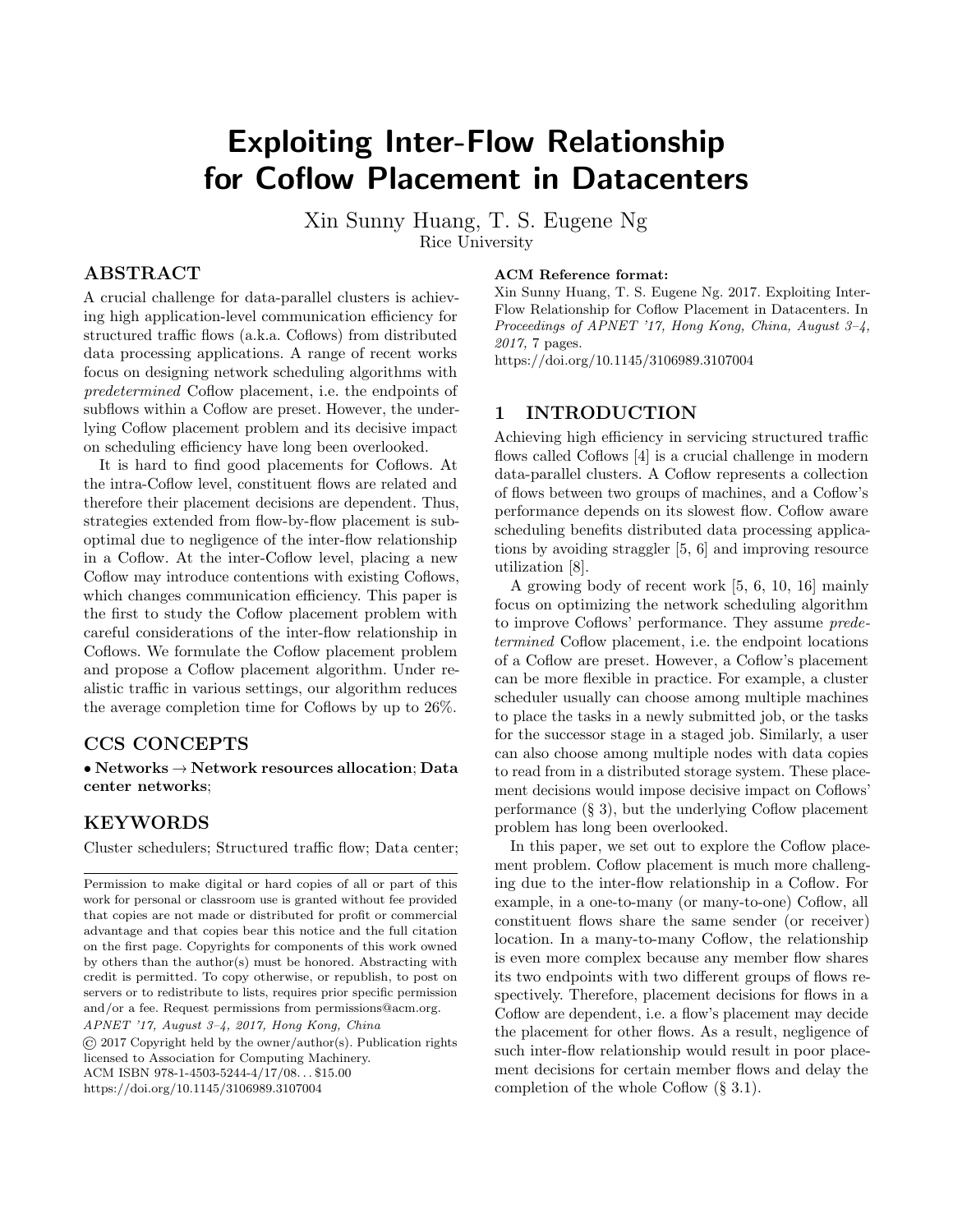To begin addressing these challenges, we propose 2D-Placement, the frst placement algorithm for Cofows that considers Coflow's inter-flow relationship. Our algorithm optimizes Coflow placement at two levels. At the intra-Cofow level, 2D-Placement leverages the inter-fow relationship to identify critical endpoints that require better placement. At the inter-Cofow level, 2D-Placement mitigates Coflows' contentions on their critical endpoints. Under realistic traffic, 2D-Placement improves the average Cofow completion time by up to 26% when compared with the state-of-the-art placement algorithm.

#### 2 PROBLEM FORMULATION

We start by describing the conceptual models used to study the Cofow placement problem.

Coflow: A Coflow represents a collection of independent fows that share a common performance goal. A Coflow is defined by the endpoints and byte size of each flow within the Coflow. The traffic demand of a Coflow can be expressed with a matrix D, where  $d_{i,j} \in D$  indicates flow  $f_{i,j}$  transfers  $d_{i,j}$  amount of data from sender  $s_i$  to receiver  $r_i$ .

Network Model: Topology designs such as Fat-tree or Clos [\[3,](#page-6-7) [9\]](#page-6-8) enable building a network with full bisection bandwidth in datacenters. We model the network fabric as one non-blocking  $N$ -port switch with link bandwidth  $B$ , as assumed in previous studies on Coflow [\[5,](#page-6-2) [6,](#page-6-3) [10\]](#page-6-5). Switch ports are connected to nodes, which can be host machines or ToR switches. Under this model, only edge links are congested and the core is congestion free.

Scheduling objective: We follow the standard objectives used in studies on Cofow scheduling. At the intra-Cofow level, the objective is to minimize the Cofow Completion Time (CCT), which is the duration to fnish all fows in a Cofow to speed up application level performance. For a Coflow  $C$ , denote its arrival time as  $t^{\text{Arr}}$ , and the finish time of the flow  $f_{i,j} \in C$ as  $t_{i,j}^F$ . Hence CCT is defined as  $\max_{f_{i,j} \in C} (t_{i,j}^F - t^{\text{Air}})$ . At the inter-Cofow level, the objective is to minimize the sum of CCTs for a set of Coflows  $\{C_1, ..., C_K\}$ , so as to reduce the average latency at the application level, i.e.

<span id="page-1-1"></span>
$$
\min \sum_{k=1}^{K} (CCT_k). \tag{1}
$$

Problem statement: In an online scenario where K Coflows arrive at various time  $t_1^{Arr} < ... < t_K^{Arr}$ , we want to decide the placement for each Coflow  $C_k$ , which is the mapping from  $C_k$ 's sender  $s_i$  (receiver  $r_i$ ) to the node behind one of the input (output) ports, so that our objective Equation [\(1\)](#page-1-1) is achieved. The placement of a Coflow  $C_k$  can be represented by mapping

functions  $P_k^s : \{s_i\} \to \{in.1, ..., in.N\}$  for senders and  $P_k^r: \{r_j\} \rightarrow \{out.1, ..., out.N\}$  for receivers. For a specific placement, Coflow $\mathcal{C}_k$ 's demand matrix  $\mathcal{D}_k$  can be transformed to  $D'_k$  by setting  $d'_{P^s_k(s_i), P^r_k(r_j)} = d_{s_i, r_j}$ , so that  $d'_{i,j}$  represents the amount of data requested by  $C_k$ from input port *in.i* to output port *out.j*.

We assume when a Coflow arrives, its traffic demand  $D$  is available, which can be obtained in many ways such as user confgurations or history of recurring jobs [\[12\]](#page-6-9). We do not impose assumptions on the arrival time or the traffic demand of newly arriving Coflows. Thus, our problem becomes deciding the placement of a new Cofow  $C_K$  given the existing  $(K-1)$  Coflows, so that the sum of  $K$  Coflows' CCTs is minimized.

Problem analysis: The sum of CCTs is jointly determined by Cofows' placement and the network scheduling during runtime. First, Cofows' placement decides the optimal sum of CCTs achievable by any network scheduling policy. Later in this paper, we will show how Coflows' placement changes this optimum  $(\S 3)$  $(\S 3)$ . Second, after Cofows are placed, the sum of CCTs will be further determined by the network scheduling policy, which arbitrates bandwidth allocation for each Cofow.

In this paper, we focus on fnding Cofow placement that minimizes the sum of CCTs under the optimal network scheduling, so as to optimize placement in a general case independent of the network scheduler. We do not have a conclusion on the hardness of such a placement problem. Given a specifc placement, fnding the optimal scheduling policy to minimize the sum of CCTs is NP-hard [\[6,](#page-6-3) [13\]](#page-6-10).

# <span id="page-1-0"></span>3 MOTIVATING EXAMPLES

This section presents two motivating examples to provide insights for our placement problem. To facilitate discussion, we begin by introducing the methodology and useful terms in our analysis.

Optimal Coflow priority: Given a specific placement, the optimal scheduling policy is shown to be equivalent to servicing Cofows in the optimal priority order [\[13\]](#page-6-10). Specifcally, each Cofow is assigned a unique priority and lower-priority Cofows cannot fnish sooner by delaying a higher-priority Cofow. In our examples, we enumerate all possible priority orderings and show the CCTs derived from the best ordering that minimizes the average CCT under a specifc placement. As we will show in our examples, Coflows' placement decides the performance upperbound for the network scheduler.

Demand bottleneck: To capture the key characteristic of Coflow demand  $D$ , we leverage a useful metric, the *bottleneck*. For a given traffic demand matrix  $D$ ,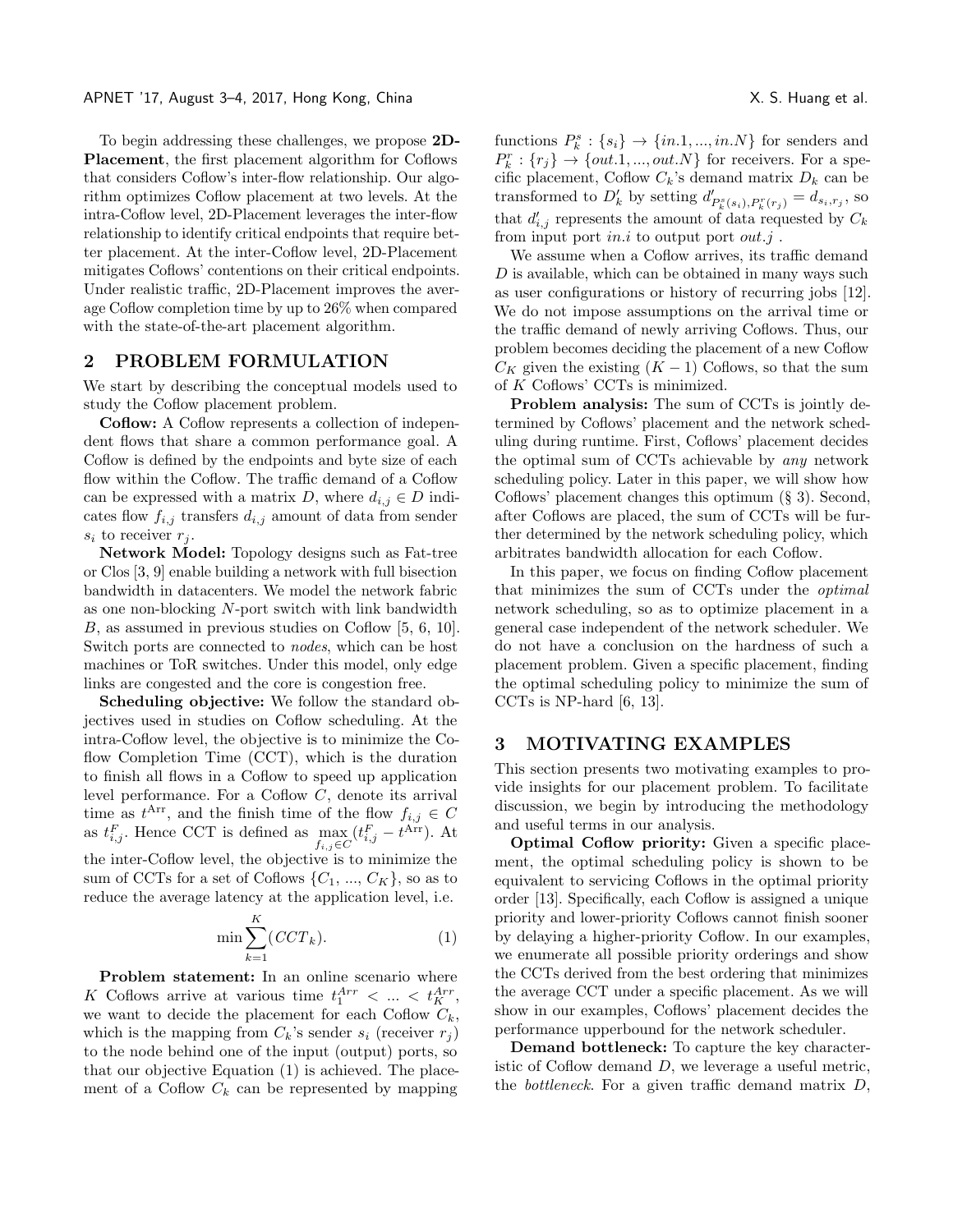Exploiting Inter-Flow Relationship

#### <span id="page-2-1"></span> $\mathbf{C}_2$  $\mathbf{C}_1$ **s3 3050**  $r_1$  **r**<sub>2</sub> **s1 30 s230 How to place? (a) Coflow traffic demand network state 2 2 22 out.1 2 3 4 in.1 23 4 2 2 2 2 2 2 30 30 30 50 2 2 2 2 2 30 30 30 50 2 2 2 2 2 30 30 30 50 2 2 2 2 30 30 30 52 2 2 2 52 2 30 30 30 52 2 2 2 2 30 30 30 2 2 2 2 32 30 30 50 2 2 2 2 32 30 30 50 2 2 52 2 32 30 30 2 2 2 2 32 30 3050 2 2 2 2 32 30 30 52 2 2 2 2 32 30 30 50 3050 2 32 2 32 2 2 32 2 32 2 30 50 2 32 2 32 2 50 30 30 32 2 32 2 52 50 32 2 32 2 2 30 32 2 3252 2 30 32 2 32 2 2 50 30 30 32 2 32 2 2 50 30 32 2 32 2 2 50 30 30 32 32 2 2 52 30 30 32 32 52 2 2 30 32 2 32 2 52 (b) (c) (d) (e) CCT2=90 CCT2=92 CCT2=94 CCT2=94**

Figure 1: Cofow placement should avoid delaying bottleneck endpoint. (a) Placing  $3$ -by- $2C_2$  onto a 4-by-4 network with active flows from 3-by-3  $C_1$ . (b-e) All possible placements of  $C_2$ . Cells with two colors indicate links shared by two Coflows. Cell numbers are the aggregated traffic size on the link. The optimal priority order is  $C_1, C_2$ . Thus  $CCT_1$  is insensitive to  $C_2$  placement, so only  $CCT_2$  is considered. (b) Optimal placement with  $C_2$ 's bottleneck  $r_1$  on the least congested *out.* 4. (c) Suboptimal placement due to delay of  $C_2$ 's bottleneck  $r_1$  on out 3 (d) Suboptimal placement due to delay of  $C_2$ 's bottleneck  $r_1$  on  $out.2$  (e) Suboptimal placement due to delay of  $C_2$ 's bottleneck  $r_1$  on *out*. 1. For fair comparison, we assume all Coflow traffic should traverse the network.

we define its bottleneck as  $L(D) = \max(\max_{j} \sum_{i=1}^{N_1}$  $\sum_{i=1} d_{i,j},$ 

 $\max_i \sum_{i=1}^{N_2}$  $\sum_{j=1} d_{i,j}$ , where  $N_1$  and  $N_2$  is the number of rows and columns in  $D$  respectively.  $L$  is maximum of column

sums and row sums of  $D$ . For example, in Figure [1,](#page-2-1) the bottlneck of  $C_2$ 's demand matrix is 90 at  $r_1$ . Ideally when there is only one Coflow in the network,  $L(D)/B$ (where  $B$  is the link bandwidth) is the lowerbound of  $CCT$  for all requested traffic to traverse the network.

#### <span id="page-2-0"></span>3.1 Intra-Coflow Bottleneck Delay

Ideally when the available bandwidth for the newly arriving Coflow is uniform across the entire network, the Coflow's CCT is less sensitive to placement and mainly depends on the bottleneck of its demand matrix. In practice, however, the available bandwidth for the new Cofow is usually not uniform due to heterogeneous workload or reserved bandwidth for important workload. In this case, we must avoid placing a Coflow's bottleneck sender (or

for Coflow Placement in Datacenters **APNET** '17, August 3-4, 2017, Hong Kong, China

receiver), i.e. endpoint that gives the bottleneck, onto a port with insufficient inbound (or outbound) bandwidth, because such bottleneck endpoint(s) is more likely to delay CCT than the other non-bottleneck endpoints. For example, in Figure [1,](#page-2-1) we should place  $C_2$ 's bottleneck endpoint  $r_1$  on output port *out*. 4 (Figure [1b](#page-2-1)), because higher priority  $C_1$  already claims outbound bandwidth from  $out.1$ ,  $out.2$ , and  $out.3$ . In other words, none of  $out.1, out.2$  or  $out.3$  provides as much available outbound bandwidth as *out.*4, and thus placing  $C_2$ 's bottleneck endpoint on any of these busier ports (Figure [1c](#page-2-1),d,e) would *delay*  $C_2$ 's bottleneck and extend CCT.

In contrast, placing the *non-bottleneck*  $r_2$  on the busier ports is less harmful, as shown in various solutions in Figure [1b](#page-2-1), because non-bottlenecks can tolerate certain amount of delay before they exceed the bottleneck to effectively increase CCT. Note that in Figure [1,](#page-2-1)  $C_1$  is prioritized under the optimal priority ordering, and thus  $CCT_1$  is insensitive to  $C_2$ 's placement. To minimize the sum of CCTs, only  $CCT_2$  is concerned.

Hence, we have Observation 1: When only the CCT of the Coflow to be placed is concerned, the Coflow's placement should avoid delaying the bottleneck. To achieve this goal, bottleneck endpoint(s) should be placed at ports with sufficient bandwidth resource.

It is interesting to note that, without considering a Coflow's bottleneck, flow-level placement strategy may be suboptimal for Cofow placement. For example, prior work proposes to place a Coflow's constituent flows sequentially in the decreasing order of their fow sizes using a fow-level placement algorithm, because "large flows are more likely to be the critical flows to determine CCT" [\[14\]](#page-6-11). However, such strategy would yield suboptimal solutions, as shown in the frst column of Figure [1c](#page-2-1) and Figure [1d](#page-2-1). Under this fow-level strategy, the non-critical  $f_{3,2}$ , despite its largest flow size, takes over out.4, leaving suboptimal ports of out.2 or out.3 for the bottleneck receiver  $r_2$  of  $C_2$ .

### 3.2 Inter-Cofow Bottleneck Contention

So far we have considered an easier case in  $\S 3.1$  $\S 3.1$  where only *one* Coflow is concerned in placement. While the optimal placement in this easier case is non-trival to fnd, our problem would become even more challenging when the new Cofow introduces contention among multiple Coflows and thus changes *multiple* Coflows' CCTs.

Consider Figure [2](#page-3-0) that follows our previous example. Assume shortly after we adopt the optimal placement of  $C_2$ , an incast Coflow  $C_3$  arrives. None of the output ports is an easy choice for the new Coflow: placing  $C_3$ on *out*.1 introduces contention with  $C_1$ ; placing  $C_3$  on out.2 or out.3 results in contentions with both  $C_1$  and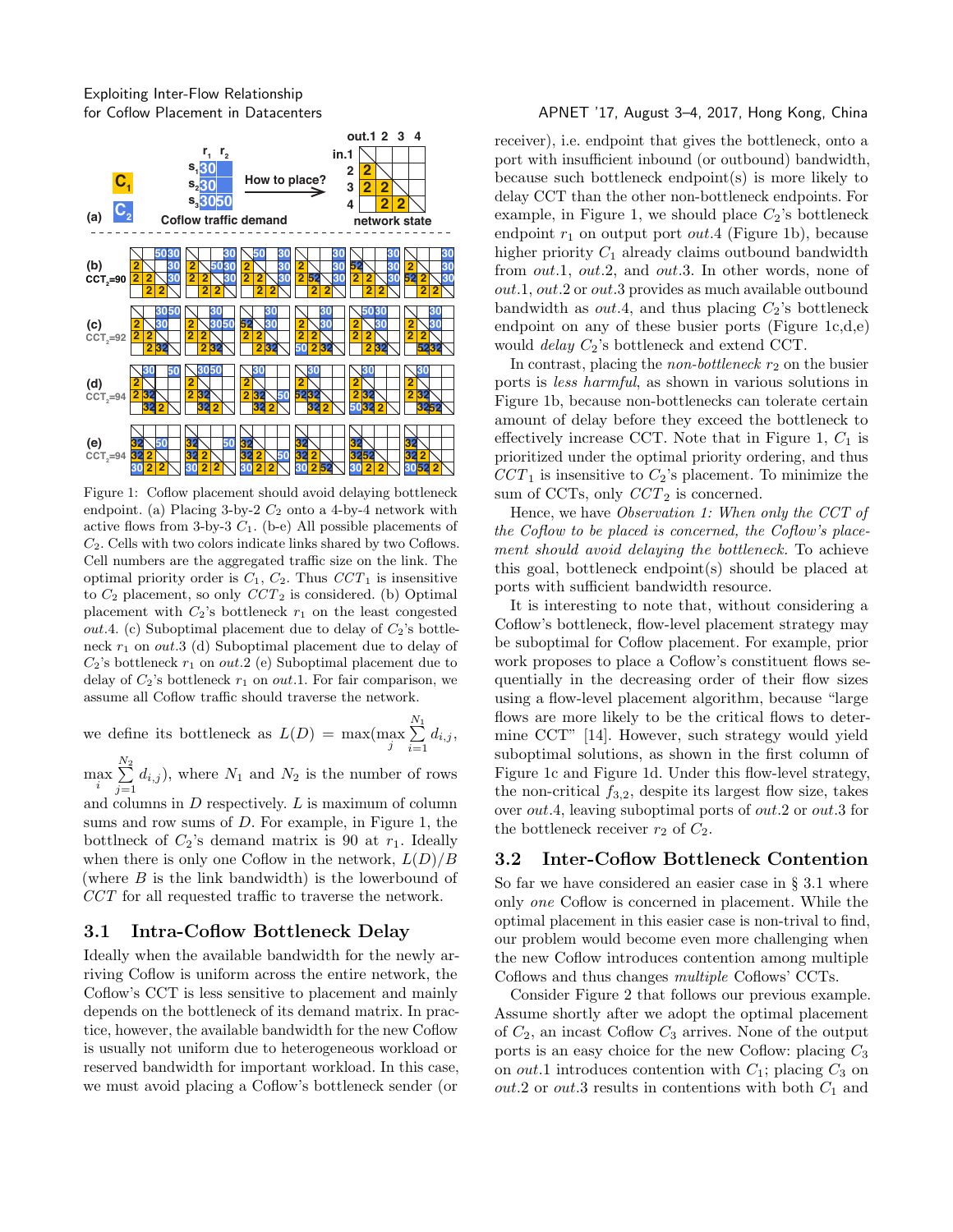APNET '17, August 3–4, 2017, Hong Kong, China X. S. Huang et al.

<span id="page-3-0"></span>

Figure 2: Coflow placement should avoid contentions among critical endpoints with heavy traffic load. (a) Placing incast  $C_3$  onto a 4-by-4 network with active flows from  $C_1$  and  $C_2$ . Optimal priority order is  $C_1, C_3, C_2$ . (b-e) All possible placements of  $C_3$ . CCTs are presented in  $CCT_1+CCT_3+CCT_2$ . (b) Optimal placement, placing  $C_3$  on out. 1. (c) Suboptimal placement, delaying  $C_2$  on in.1. (d) Suboptimal placement, delaying  $C_2$  on out 3. (e) Suboptimal placement, delaying  $C_2$ on *out*.4. Legends and assumptions follow Figure [1.](#page-2-1)

 $C_2$ ; and placing  $C_3$  on *out*. 4 leads to contention with  $C_2$ . The optimal placement is *out*.1 (Figure [2b](#page-3-0)). In Figure [2e](#page-3-0),  $out.4$  is suboptimal due to contentions among the heavy bottlenecks of  $C_3$  and  $C_2$ . In Figure [2c](#page-3-0), out.2 is suboptimal because  $C_3$  delays  $C_2$ 's non-bottleneck endpoint  $s_1$ and prolongs  $CCT_2$ . Similarly, out 3 is suboptimal due to delay on  $r_1$  of  $C_2$ , as shown in Figure [2d](#page-3-0).

It is interesting to compare the suboptimal solutions in Figure [2c](#page-3-0) and Figure [2d](#page-3-0). Although both solutions intro-duce contentions among all Coflows, however, Figure [2c](#page-3-0) is slightly better even though it involves contentions with  $C_1$ 's bottlenecks. We observe contentions with  $C_1$  is less harmful because  $C_1$ 's traffic is relatively light and the resulting delay in  $C_3$  is less dominant in the overall CCT. In contrast, contentions with  $C_2$  should be treated more carefully due to the potentially large delay caused by  $C_3$  on  $C_2$ . In Figure [2d](#page-3-0),  $C_3$ 's incast receiver with heavy load would significantly delay  $C_2$  on  $out.3$ , resulting in drastically inflated CCT for  $C_2$  when compared with Figure [2c](#page-3-0).

Hence, we have *Observation 2: Coflow placement should* avoid contentions on endpoints with heavy traffic load. When contentions among Coflows are unavoidable, the delay in the overall CCT caused by contentions is related to the amount of contenting traffic. This is because longer traffic queues at the contention points (e.g. at the edge links in our problem) usually result in longer traffic delay, and on the other hand, shorter queue shorter delay. For example, the worst solution shown in Figure [2d](#page-3-0) would create a much longer queue waiting at *out*. 4 than any queue in the other solutions.

### 4 ALGORITHM DESIGN

To the best of our knowledge, no efficient algorithm is known to solve our problem optimally in polynomial time. Thus, we focus on designing good placement heuristic.

We observe placement schemes extended from flow level strategy are insufficient  $(\S 3.1)$  $(\S 3.1)$  due to negligence of the inter-fow relationship, since fow level metrics (e.g. fow size) does not necessarily refect on the key features at the Cofow level (e.g. bottleneck). To characterize the inter-flow relationship in a Coflow's demand  $D$ , we derive the aggregated traffic demand at the senders (receivers), which can be represented by vectors  $L^{s}$ [.] for senders and  $L^r$ [.] for receivers (Line [1](#page-4-0) in Algorithm [1\)](#page-4-0). Vector elements indicate the traffic load at an endpoint, and endpoints with heavier load are are more likely to become the bottleneck and delay CCT due to heavier contentions at the intra-Cofow level.

To characterize the inter-Cofow contentions, we calculate the traffic load on each input and output port by aggregating the remaining demand from all existing Coflows, which can be represented by vectors  $E^s[.]$  for input ports and  $E^r$ . for output ports. Under a set of active Coflows **C**, we have  $\forall in.i : E^s[i n.i] = \sum$  $C \in {\bf C}$ ∑ j  $d'_{i,j}$ and  $\forall out. j : E^r[out. j] = \sum$  $C \in \mathbf{C}$ ∑  $\dot{i}$  $d'_{i,j}$ , where  $d'_{i,j} \in D'$  is a Coflow C's traffic demand from *in.i* to *out.j*  $(d'_{i,j} = 0)$ if demand is fulflled or never requested).

 $E<sup>s</sup>[.]$  and  $E<sup>r</sup>[.]$  are generic measurements which consider all active Coflows in the network, and they are independent of the underlying network scheduler.  $E^{s}$ . and  $E^r$ [.] offer an estimation of the length of traffic queues behind each port. They are useful to indicate the overall traffic delay associated with a port, because ports with higher values are more likely to have longer traffic queues, which leads to larger average delay, even though the network scheduler may try to orchestrate resource allocation among Coflows to trade off their delays. Besides, these measurements are more practical because they do not involve bookkeeping the states for each individual flow as required in prior work for flow placement [\[14\]](#page-6-11).

By leveraging these measurements that characterize a Coflow's traffic demand and the underlying network states, we design our Coflow placement algorithm, 2D-Placement, as shown in Algorithm [1.](#page-4-0) 2D-Placement consists of two steps. First, 2D-Placement calculates the traffic demand requested on each endpoint for the Coflow to place, i.e.  $L^{s}[.]$  and  $L^{r}[.]$ , as shown in Line [1.](#page-4-0) Second, 2D-Placement considers each sender (or receiver) in the descending order of their requested demand, and place the sender (or receiver) onto the input (or output) port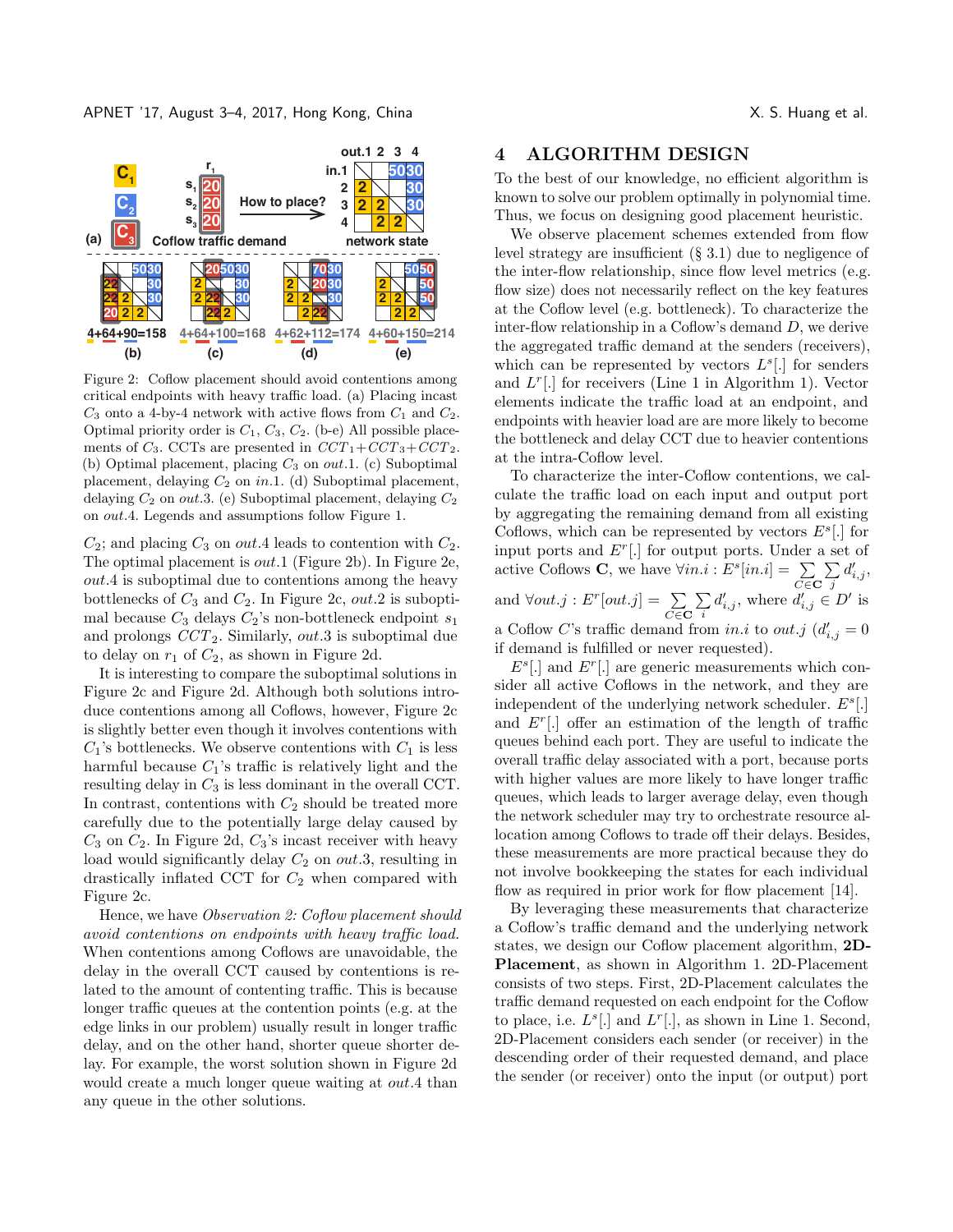<span id="page-4-0"></span>Algorithm 1 2D-Placement

**Input:** Coflow to place  $C_{new}$ , remaining load  $E^s[.]$  and  $E^r[.]$ **Output:** Placement of all senders  $P^s(.)$  and receivers  $P^r(.)$ 1: **for all**  $(s_i, r_j, d_{i,j})$  in  $C_{new}$  **do**  $\triangleright$  Requested load 2: Load on sender  $L^s[s_i]$  +=  $d_{i,j}$ 3: Load on receiver  $L^r[r_j] \rightarrow = d_{i,j}$ 4: end for 5: for all  $s_i$  in the descending order of  $L^s[.]$  do 6:  $s(s_i) = \operatorname{argmin} E^s$  $\triangleright$  Place sender 7:  $E^s[P^s(s_i)] += L^s$  $\triangleright$  Update load on port 8: end for 9: for all  $r_j$  in the descending order of  $L^r[.]$  do 10:  $f(r_j) = \operatorname{argmin} E^r$  $\triangleright$  Place receiver 11:  $T[P^{r}(r_j)] == L^{r}[r_j]$ 12: end for

with the minimum traffic load as described by  $E^s$ . (or  $E^r[.]$ , as shown in Line [6](#page-4-0) (or Line [10\)](#page-4-0).

Our algorithm simultaneously achieves the two goals desired for Coflow placement. First, by sorting endpoints' traffic load, we prioritize endpoints that are more likely to become the bottleneck due to heavier intra-Coflow contentions, and place these critical endpoints on a port with more resource. Second, by fnding a port with less traffic load, we reduce the amount of contending traffic across Cofows and thus the delay of queue waiting.

Examples Our algorithm obtains the optimal solutions for both examples shown in Figure [1](#page-2-1) and Figure [2.](#page-3-0) In Figure [1,](#page-2-1) we start by placing heavy sender  $s_3$  with more demand onto the least loaded input port  $in.1$  and heavy receiver  $r_1$  onto *out*.4, yielding the optimal solution as shown in the left most column of Figure [1b](#page-2-1). In Figure [2,](#page-3-0) our algorithm will select the least loaded input ports in 4, in 2, in 3 for senders and the least loaded output port *out*.1 for the only receiver of  $C_3$ , yielding the optimal solution in Figure [2b](#page-3-0).

Complexity To record network states, our algorithm only requires two vectors of size N, i.e.  $E^s[.]$  and  $E^r[.]$ , where  $N$  is the number of ports. To place a Coflow with  $n_s$  senders, and  $n_r$  receivers, our algorithm need to calculate and sort  $L^s[.]$  and  $L^r[.]$ , while  $E^s[.]$  and  $E^r[.]$  can be updated dynamically and computed asynchronously for fast look up of less loaded ports. Thus, our algorithm's time complexity is  $O(n^2)$  where  $n = \max(n_s, n_r)$ .

# 5 EVALUATIONS

#### 5.1 Methodology

Simulator: We implement a fow-level simulator [\[2\]](#page-6-12) with various algorithms for Cofow placement and network scheduling. We implement two network schedulers for Coflows, i.e. Varys [\[6\]](#page-6-3) and Aalo [\[5\]](#page-6-2). Both schedulers are designed to optimize the average CCT for a set of Coflows with *predetermined placement*, by prioritizing Coflows

that are expected to fnish faster with smaller bottleneck of their network demand  $L(D')$ . Varys assumes accurate Coflow traffic request, and Aalo tries to approximate Varys with unknown Cofow sizes so as to tolerate error in the requested demand.

Workload: We use a realistic workload based on a one-hour MapReduce trace collected from a Facebook production cluster [\[1\]](#page-6-13). The trace contains more than 500 Coflows observed in a 150-port fabric with exact interarrival times. The Cofows are in various structures (oneto-one, one-to-many, many-to-one and many-to-many).

**Baseline:** We compare against *Neat* [\[14\]](#page-6-11), a state-ofthe-art fow placement algorithm optimized with the awareness of network scheduling policy. To place a Coflow, Neat sequentially considers each constituent flow in their descending order of byte sizes, so as to avoid straggler fows and reduce the average CCT. Upon placing each fow, Neat opportunistically selects a node that minimizes the *estimated* sum of flow completion time (FCT) for the endpoint whose location is undetermined. To estimate the sum of FCTs for a flow's placement, Neat requires all fow and Cofow states, as well as the traffic priority under a specific network scheduling policy. In our evaluation, Neat uses the same traffic priority adopted by the network schedulers, i.e. prioritizing small Coflows that are expected to finish faster.

To evaluate Cofow placement with CCTs, a Cofow's requested demand should trigger actual traffic in the network. To do so, we require all placement algorithms to select distinct nodes for all senders and receivers for a Coflow whose  $n_s + n_r \leq N$ , where N is the number of nodes, and  $n_s$  ( $n_r$ ) is the number of senders (receivers) in the Coflow. For a Coflow whose  $n_s + n_r > N$ , we allow reusing nodes between senders and receivers, but senders (or receivers) should reside on distinct nodes.

# 5.2 Coflow Performance Improvement

Improvement in average CCT: We begin our evaluation by comparing the average CCT under various scenarios involving diferent network schedulers and a range of traffic load. To evaluate performance under different traffic load, we scale up (down) the Coflow's traffic size with a factor, while preserving Coflows' structures and arrival time. Scale factor less than 1 means lighter traffic load than the default setting of the trace.

Table [1](#page-5-0) shows 2D-Placement improves the average CCT by up to  $26\%$ . When scale factor  $> 1.5$ , CCTs infate signifcantly due to overly high load. When scale factor is between 0.25 and 0.5, 2D-Placement remains the better placement scheme with normalized average  $CCT < 0.98$ . Under extremely light load with scale factor < 0.25, 2D-Placement and Neat are close in performance,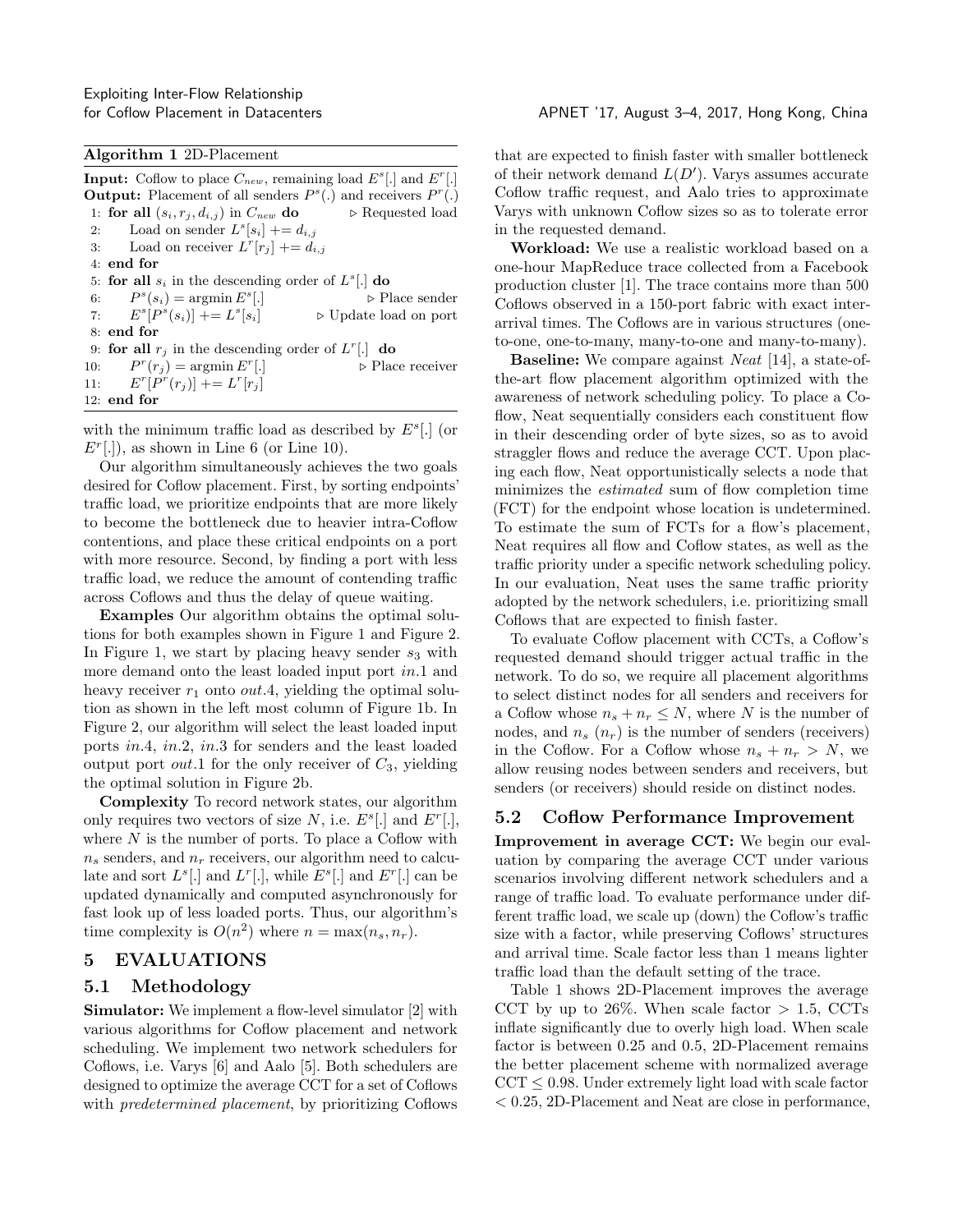APNET '17, August 3–4, 2017, Hong Kong, China X. S. Huang et al.

<span id="page-5-0"></span>

| Scale factor $\vert \times 0.5 \vert \times 0.75 \vert \times 1 \vert \times 1.25 \vert \times 1.5$ |                                                   |  |  |
|-----------------------------------------------------------------------------------------------------|---------------------------------------------------|--|--|
|                                                                                                     | Aalo   $0.87$   $0.82$   $0.77$   $0.77$   $0.87$ |  |  |
|                                                                                                     | Varys   1.00   0.96   0.79   0.74   0.78          |  |  |

Table 1: 2D-Placement's average CCT normalized on Neat's average CCT. Normalized average CCT less than 1 means 2D-Placement is better.

since the available bandwidth for a Coflow is generally sufficient across the entire network, and therefore Coflow performance is less sensitive to placement and mainly depends on its demand bottleneck. This agrees with our previous observation (§ [3.1\)](#page-2-0). Under medium or heavy workload that would result in heterogeneous network load and thus the available bandwidth for a Coflow is not uniformly distributed, Cofow placement is critical to improve Coflow performance.

Improvement in individual CCT: To compare two placement schemes more closely, we examine the individual CCTs under the default setting without traffic scaling. We begin with the metric used in previous Coflow studies  $[5, 6, 16]$  $[5, 6, 16]$  $[5, 6, 16]$  $[5, 6, 16]$  $[5, 6, 16]$ , which is the CCT ratio between competing schemes. We find 2D-Placement is  $0.995 \times$  $(0.998\times)$  of Neat on average under Aalo (Varys) scheduling. On a per Cofow basis, 2D-Placement only slightly improves over Neat.

At frst glance, this seems to disagree with our previous results, which show much more drastic improvement in the average CCT. However, it is not hard to explain the diference. Prioritized Cofows are indiferent to placement, because the network scheduler usually allows these traffic to preempt bandwidth resource and thus their CCTs mainly depends on their demand bottleneck. Under both Varys and Aalo, smaller Coflows are prioritized. Since there are many more small Coflows in the trace, the pairwise comparison does not make much diference.

On the other hand, large Coflows are more sensitive to Coflow placement for several reasons. First, when they are less prioritized by the underlying network scheduler, they are more likely to be delayed due to waiting after or sharing bandwidth with other Cofows. Second, due to large traffic size, large Coflows usually stay in the network for longer time, and thus they are more likely to experience interruptions from new arrivals of higher or equal priority traffic. In our evaluation, large Cofows beneft from 2D-Placement, resulting in a drastic improvement in the average CCT.

We confrm our observations with Figure [3.](#page-5-1) We consider a Coflow to be *large* if the ratio of its demand bottleneck over link bandwidth  $L(D)/B \geq 60$  (i.e. the Coflow takes at least 60 seconds to finish) under the original setting of the trace. Large Coflows account for  $4.2\%$ of all Cofows and 95.6% of all bytes. All large Cofows

<span id="page-5-1"></span>

Figure 3: Individual CCT reduction of 2D-Placement from Neat. (a) Aalo. (b) Varys. Coflows are spread along the x-axis on the bottleneck  $L$  of their traffic demand  $D$ . 2D-Placement is better with larger values.

are many-to-many Cofows with up to 147 senders and 145 receivers.

For small Coflows on the left of x-axis in Figure [3,](#page-5-1) their CCT are not much diferent under 2D-Placement or Neat, because their traffic is prioritized. For large Coflows where most of the bytes come from, we observe Neat performs worse on average. This is because Neat's estimated sum of FCTs does not necessarily translate to the sum of CCTs as in our objective. Neat's estimation is based on a simplifed assumption: for Cofows that share a link, each Coflow will assign proportionally equal traffic (with respect to each Coflow's total traffic size) on the link that the Cofows are contending for. However, such assumption usually does not hold true in practice because Cofows have varying structures and do not split traffic in the same way. As a result, Neat may make poor placement decisions for Cofows due to its overly simplifed assumption. Besides, Neat's estimation is prone to error when the runtime traffic priority deviates from the priority as assumed by Neat (see below "Sensitivity to network scheduling").

In contrast, 2D-Placement achieves better CCTs for large Coflows: 2D-Placement is only  $0.85 \times (0.92 \times)$  of Neat on average under Aalo (Varys) scheduling. A large Coflow is hard to place because it usually has more senders, more receivers and larger traffic volume, and yet a large Cofow is also more sensitive to placement which has long term impact on the Coflow's performance. 2D-Placement allows large Cofows to fnish faster, which translates to a more favorable average CCT.

Sensitivity to network scheduling: We compare how one placement scheme performs under diferent network schedulers with the default traffic settings. Note that even under the same settings, Aalo is usually worse than Varys because it may temporarily allow Cofows to violate the smallest-Cofow-frst priority due to lack of precise knowledge of Cofow sizes. Nevertheless, for small Coflows that are prioritized under both schedulers,